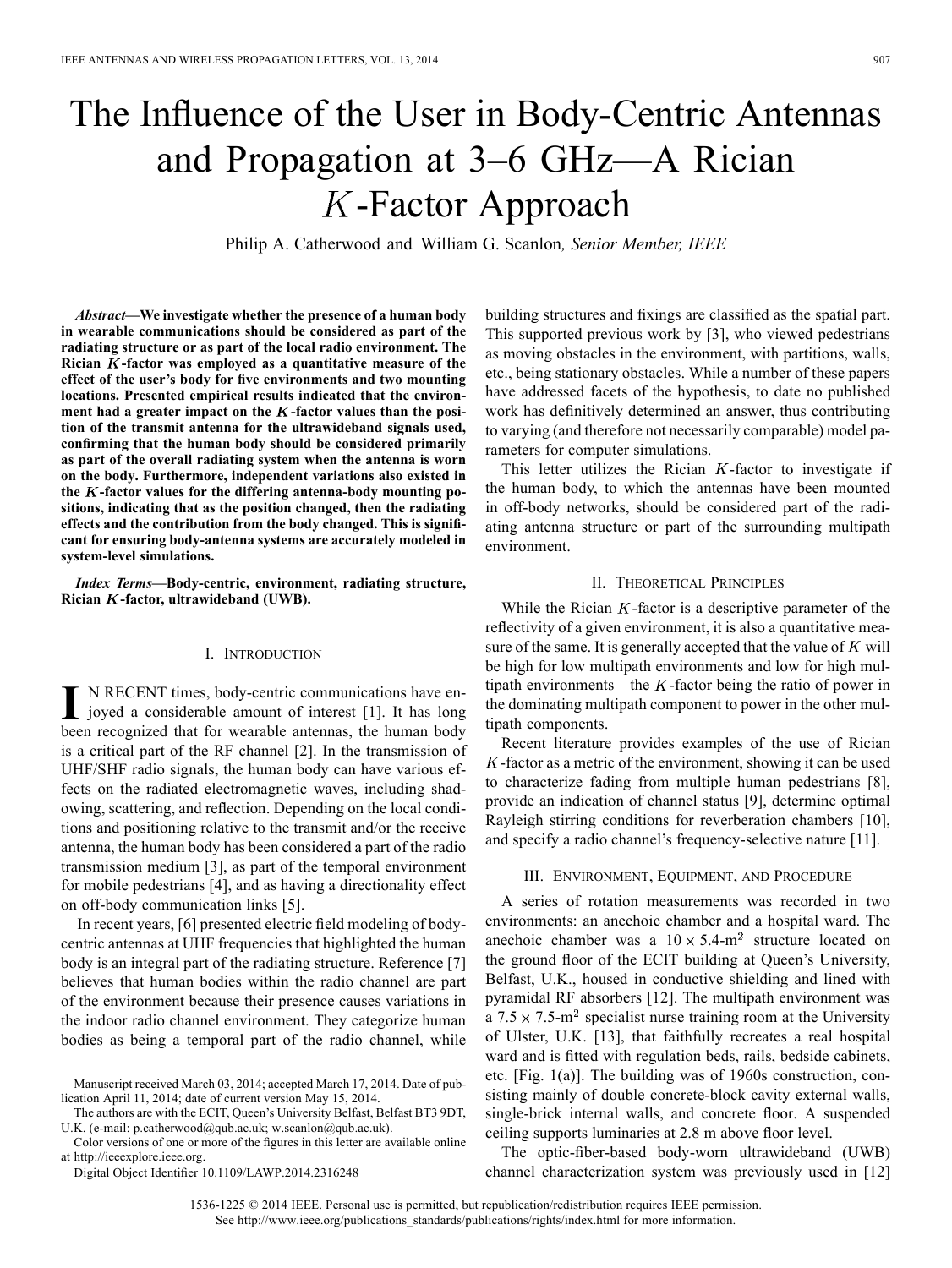Chest-mounted Waist-mounted

90

 $0<sup>0</sup>$ 

5.

 $10$ 

 $-20$ 

 $\overline{25}$ 

Fig. 1. (a) Hospital ward floorplan. (b) Rotation measurement configuration.

and [13] and consisted of a vertically polarized perpendicular low-profile SMD body-mounted UWB transmit chip antenna (Fractus UM-FR05-S1-P-0-107) connected to a battery-powered FCC-compliant PulsON 210 UWB source from TimeDomain, with a center frequency of 4.7 GHz, bandwidth of 3.2 GHz, and launch power of  $-12$  dBm. The body-mounted antenna was fed via a 1.5-m RF-over-fiber link (9/125 single mode at 1550 nm, 0 dB gain). This consisted of an optical transmitter (SCML-50K6G by Miteq) connected to the UWB source, both of which were held in a waist holster, and an optical receiver (MiniPR by Linphotonics) was connected to the chest or waist-mounted transmit antenna assembly.

The transmitted off-body signals were received by a stationary PulsON UWB receiver system using a vertically polarized perpendicular PulsON UWB antenna. A laptop recorded real-time channel impulse response (CIR) data scans at 100 scans per second. Each scan was post-processed to remove effects of the transceiver system components by deconvolving the received CIR from a reference measurement (with an isolated antenna) using a frequency domain technique to leave only the impulse response transfer function of the propagation channel, and furthermore transformed into the form of a power delay profile (PDP). The reference measurement was recorded for a freestanding direct line-of-sight (LOS) link at an antenna separation of 3.2 m in an anechoic chamber with the transmit and receive antennas face to face. The antenna bandwidth measured on the body was previously reported in [14].

Rotation tests were completed in the two environments for the UWB antenna measurement system. Initially, the user (and hence



the transmit antenna) was directly facing the receiver module  $(0^{\circ})$ , and a rotation lasting 20 s (constant angular speed of 18 $\degree$ /s) was undertaken. These tests were completed for the transmit antenna mounted on the chest (at a height of 1.4 m) and on the waist (at a height of 1.05 m). In the anechoic chamber, the receive antenna was mounted on a freestanding platform at a height of 2.2 m above the ground [Fig. 1(b)]; in the hospital ward, the receive antenna was placed between beds #2 and #3 at a height of 2.2 m to represent a base-station access point [Fig. 1(b)].

For all tests, the antenna was held against the body using an adjustable synthetic elastic band to minimize body-antenna separation during testing (antenna–skin separation of 20 mm) [12], [13]. For waist tests, all metallic items such as belts and coins were removed from the user to ensure no distortion of results occurred. The test subject selected for the experiments was an adult male of mass 82 kg and height 1.78 m. For each of these simple rotation tests, the PDPs were recorded at a rate of 100 samples per second  $(0.18^{\circ}/\text{sample})$ . For each scenario, 2000 power delay profiles were recorded and processed to calculate the range of Rician  $K$ -factors. The power in the direct ray component was calculated using the first detectable pulse in the PDP (position and duration checked manually for every scan); the power in the multipath components was considered to be every received signal above the noise threshold following the first detectable pulse in the PDP. The length of each scan was 130 ns; as experimentation confirmed, this exceeded the limit for all observable signal components.

# IV. RESULTS AND DISCUSSION

Fig. 2 presents a wideband azimuthal radiation pattern for a chest-mounted and a waist-mounted antenna measured in the anechoic chamber. Received power for both has been normalized to the highest received power, which was for the chest antenna at  $-64.1$  dBm. The range of received power values was 8.6 dB for the chest and 13.4 dB for the waist. This illustrates how placing a UWB antenna on two differing parts of the human body yields different radiation patterns due to the differing body compositions [15].

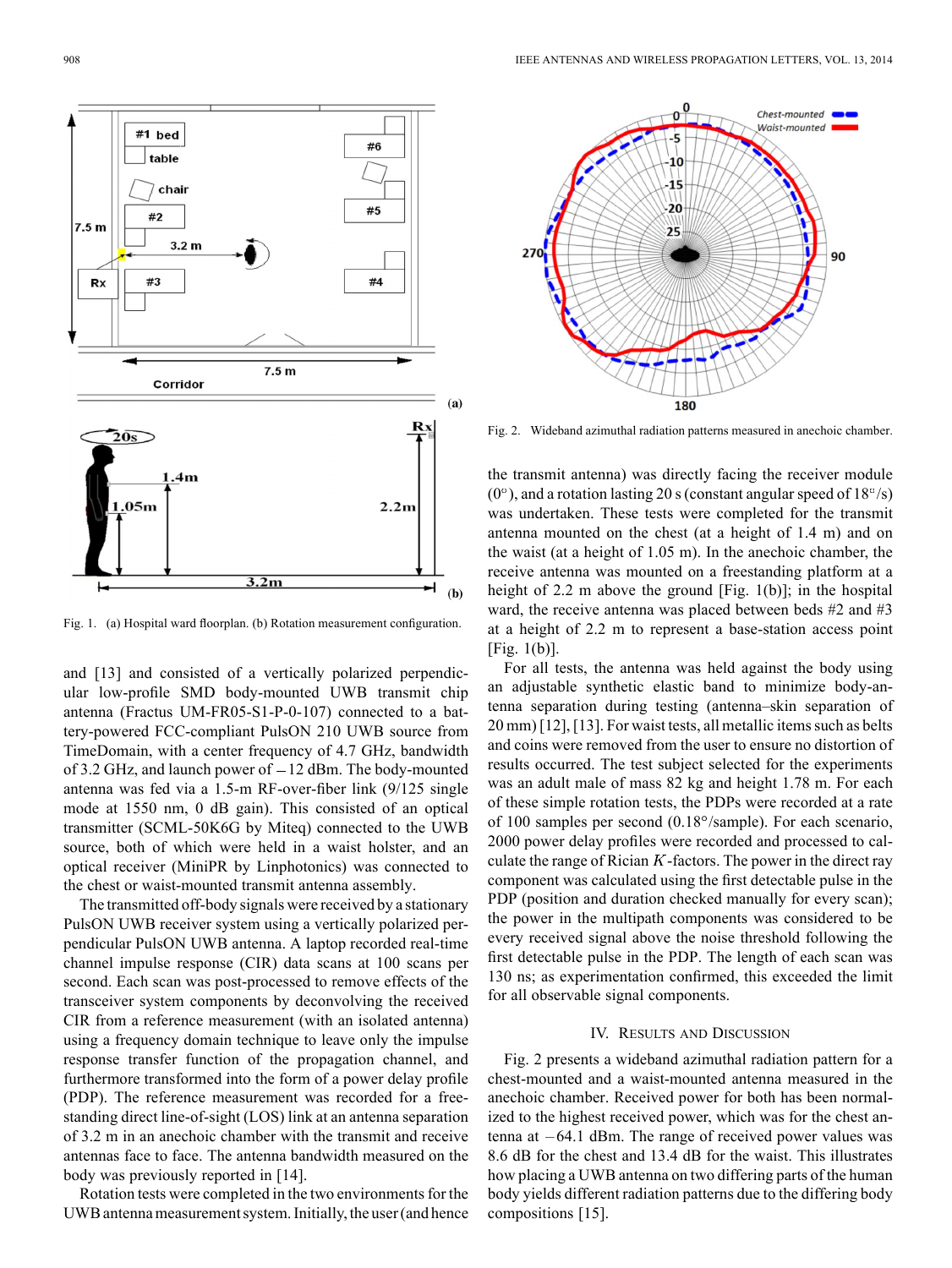

Fig. 3. Cumulative distribution functions of Rician  $K$ -factor values for various rotation measurements. (a) Anechoic chamber. (b) Hospital.



Fig. 4. Rician  $K$ -factor values versus rotation angle.

A graphical representation of the collated results in the form of cumulative distribution functions (CDFs) is presented for  $K$ -factor values for the two antenna height positions on the body (chest and waist) and for both environments in Fig. 3. Fig. 4 displays how the Rician  $K$ -factor changes in each scenario as the angle of alignment with the receiver changes.

The results show that, in the anechoic chamber, the waist had a marginally higher mean  $K$ -factor value (9.0) over the full rotation compared to the chest (8.2). In the hospital environment, the opposite was true: this time, 3.0 for the chest versus 2.8 for the waist. It was evident that the  $K$ -factor values for both the various body-antenna mounting points in the anechoic chamber were much higher than those found in the hospital environment. This illustrates that the local environment has a much greater

TABLE I STATISTICAL PARAMETERS FOR RICIAN  $K$ -FACTOR CDFS

|          | <b>Position</b> | <b>Distribution</b> | Est.         | Std.Err.     | Est.            | Std.Err.        |
|----------|-----------------|---------------------|--------------|--------------|-----------------|-----------------|
|          | <b>Chest</b>    | Nakagami            | $\mu = 0.53$ | $\mu = 0.07$ | $\Omega$ =100   | $\Omega$ =16    |
| Anechoic | Waist           | Nakagami            | $\mu=1.12$   | $\mu = 0.16$ | $\Omega$ =101   | $\Omega$ =11    |
|          | <b>Chest</b>    | Weibull             | $a=3.33$     | $a=0.26$     | $b=1.60$        | $b=0.14$        |
| Hospital | Waist           | Normal              | $\mu = 2.83$ | $\mu = 0.11$ | $\Sigma = 0.96$ | $\Sigma = 0.08$ |

effect on the  $K$ -factor than antenna-body positioning. Over the full rotation, the chest and waist  $K$ -factor values were found to be generally similar in the hospital environment except for a notable difference between  $210-300^\circ$ , where the chest K-factor was much greater than the waist  $K$ -factor. This is due to the effects of a thick metal-framed window positioned at chest height reflecting RF power toward the receive antenna. This is in comparison to the walls that were covered with scatterers (lamps, monitors, cabinets) and thus reflected less than the smooth metal frame.

In the anechoic chamber, the chest-mounted antenna had a smaller range of  $K$ -factor values (15.2) than the waist-mounted antenna (16.6). In the hospital environment, however, the converse was true: 8.1 for the chest versus 5.1 for the waist. In comparing the range of  $K$  values with respect to the environments, it is evident the differences between the chest and waist are minor when compared to the considerably more prominent differences in  $K$ -value range for the anechoic chamber and hospital, with the spread of values in the anechoic chamber being much larger than the range for the hospital environment (Fig. 3). Additionally, the CDF for the anechoic chamber displays bimodal properties, whereas the hospital only exhibits unimodal characteristics, again highlighting the environment's greater effect on the  $K$ -factor.

To mathematically describe the range of Rician  $K$ -factor parameters, the maximum likelihood (ML) estimates of Rician  $K$ -factor for each scenario were calculated for common statistical distributions, and the Akaike information criterion (AIC) [16] was used to select the closest fitting distribution.

In the anechoic chamber, both chest and waist are best described by the Nakagami distribution, although each have differing statistical parameters (Table I), reflecting the differing radiation patterns (Fig. 2). While Nakagami is typically used when modeling fading in communication channels, there is a growing body of work that uses it to describe other numerical series; reference [17] is one such example. It is thus presented here as the most appropriate model by which to mathematically describe the distribution of the recorded Rician  $K$ -factor values in the anechoic chamber.

In the hospital environment, the chest and waist  $K$ -factor CDFs are described by different statistical distribution models (Weibull for the chest; Normal for the waist). These two distributions are considered quite similar for sizable data sets [18], suggesting the mathematical description for both the chest and waist values are also similar. It is also noted that differing antenna positions have relatively small influence on the mean, spread, and CDF profile of the K-factor values, whereas the differing environment has a comparably large impact. Overall, the